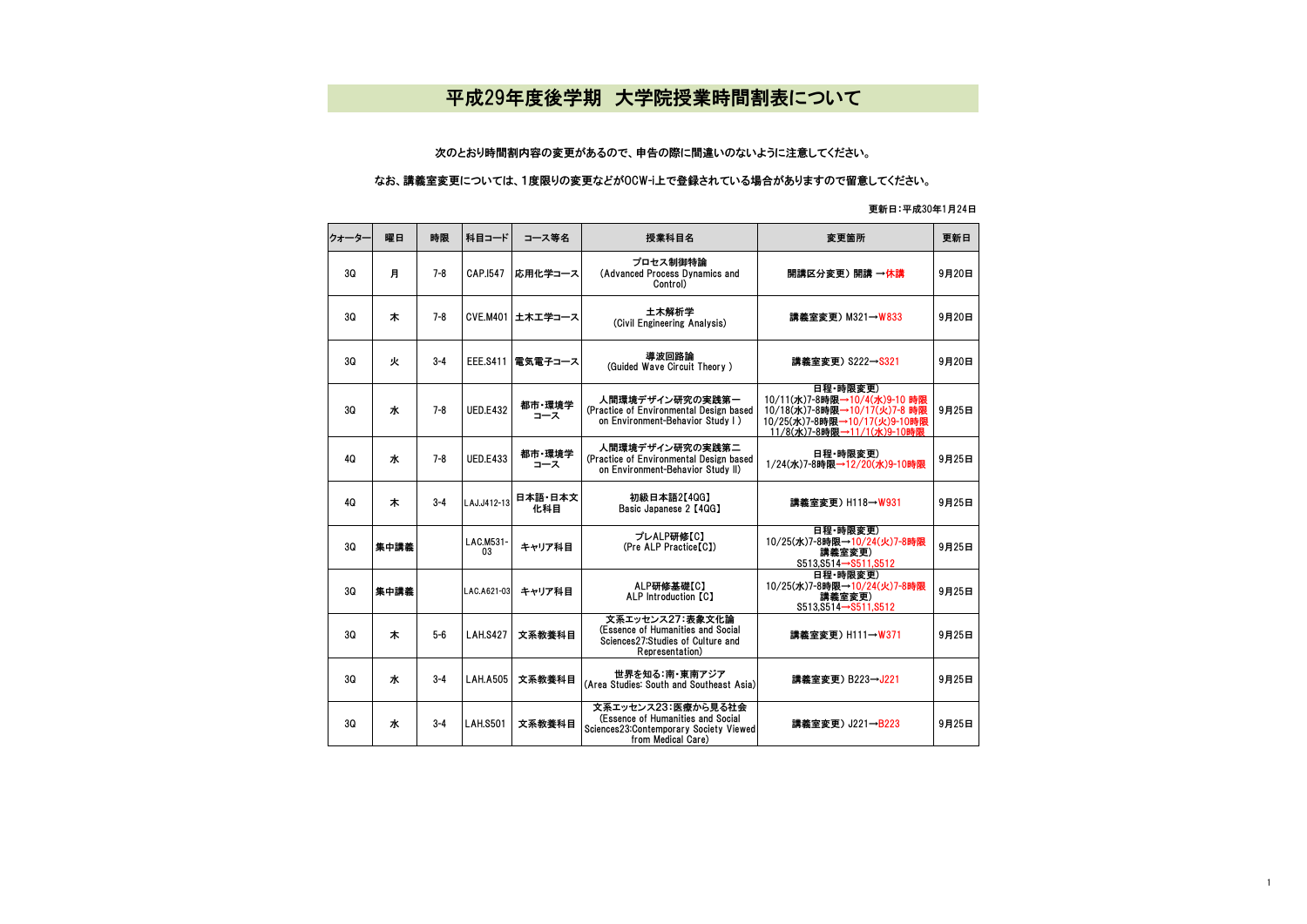| クォーター     | 曜日   | 時限       | 科目コード           | コース等名              | 授業科目名                                                                                | 変更箇所                                          | 更新日   |
|-----------|------|----------|-----------------|--------------------|--------------------------------------------------------------------------------------|-----------------------------------------------|-------|
| $30 - 40$ | ж    | $5 - 8$  |                 | CSC.U682 情報エ学コース   | 情報エ学フォーラムF3<br>(Forum on Computer Science F3)                                        | 9/27のみ講義室変更)W631→W833<br>数理・計算科学フォーラムF3と同時開講  | 9月26日 |
| $30 - 40$ | ж    | $5 - 8$  |                 | CSC.U684   情報工学コース | 情報エ学フォーラムF4<br>(Forum on Computer Science F4)                                        | 9/27のみ講義室変更) W631→W833<br>数理・計算科学フォーラムF4と同時開講 | 9月26日 |
| $30 - 40$ | 火·金  | $5-6$    | XCO.T499        | 情報理工学院             | 情報理工学特別講義BO<br>(Advanced Topics in Computing BO)                                     | 開講区分変更) 開講 →10/10より開講                         | 9月26日 |
| $30 - 40$ | 火·金  | $5-6$    | XCO.T674        | 情報理工学院             | 情報理工学特別講義D<br>(Advanced Topics in Computing D)                                       | 開講区分変更) 開講 →10/10より開講                         | 9月26日 |
| $30 - 40$ | 金    | $3 - 4$  | <b>MEC.M532</b> | 機械コース              | 宇宙システム利用<br>(Space Systems and Missions)                                             | 3Q→講義室変更) S622→1311<br>4Q→講義室変更) S622→1124    | 9月27日 |
| 3Q        | ж    | $3 - 4$  | <b>LAH.S422</b> | 文系教養科目             | 文系エッセンス22:日本文化<br>(Essence of Humanities and Social<br>Sciences22: Japanese Culture) | 講義室変更)S222→W371                               | 9月28日 |
| 3Q        | ж    | $3 - 4$  | <b>LAH.T401</b> | 文系教養科目             | 横断科目1:歴史に学ぶ数学<br>(Transdisciplinary studies 1:Mathematics<br>Learn from History)     | 講義室変更)H114→H111(10/11~)<br>※10/4はH114で開講      | 9月28日 |
| 3Q        | 月·木  | $5-6$    | ICT.S414        | 情報通信コース            | 信号処理特論 (情報通信)<br>(Advanced Signal Processing (ICT))                                  | 講義室変更)S323→S322                               | 9月29日 |
| 3Q        | 火・金  | $5-6$    | ICT.1415        | 情報通信コース            | VLSIシステム設計<br>(VLSI System Design)                                                   | 講義室変更)S321→S622                               | 9月29日 |
| 3Q        | 金    | $7 - 8$  | LAC.M402-04     | キャリア科目             | 修士キャリアプラン【C】<br>(Master's Career Plan(C))                                            | 講義室変更)J221→J234                               | 10月2日 |
| $30 - 40$ | 月    | $9 - 10$ | LAW.X493        | 広域教養科目             | 人間力基礎C<br>(Fundamentals of Humanity C)                                               | 曜日変更)月→火(10/17~)<br>時限変更)9-10→8-10(10/17~)    | 10月3日 |
| 30        | 木    | $7 - 8$  | CAP.1423        | 応用化学コース            | 有機材料化学特論<br>(Advanced Organic Materials Chemistry)                                   | 講義室変更)G112→J233                               | 10月4日 |
| 4Q        | 集中講義 |          | <b>TIM.B530</b> | 技術経営専門<br>職        | サービス・ビジネスのイノベーション特論<br>(Innovation for service business)                             | 日程確定)→12/3、12/10、12/17                        | 10月5日 |
| 4Q        | 月    | $3 - 4$  | <b>CAP.E433</b> | 応用化学コース            | 統計解析特論第一<br>(Advanced Statistical Analysis I)                                        | 開講区分変更) 開講 →休講                                | 10月5日 |
| 4Q        | ж    | $3 - 4$  | <b>LAH.T410</b> | 文系教養科目             | 横断科目10:ディジタル ヒューマニティーズ<br>(Transdisciplinary studies 10:Digital<br>Humanities)       | 講義室変更)S321→S223                               | 10月5日 |